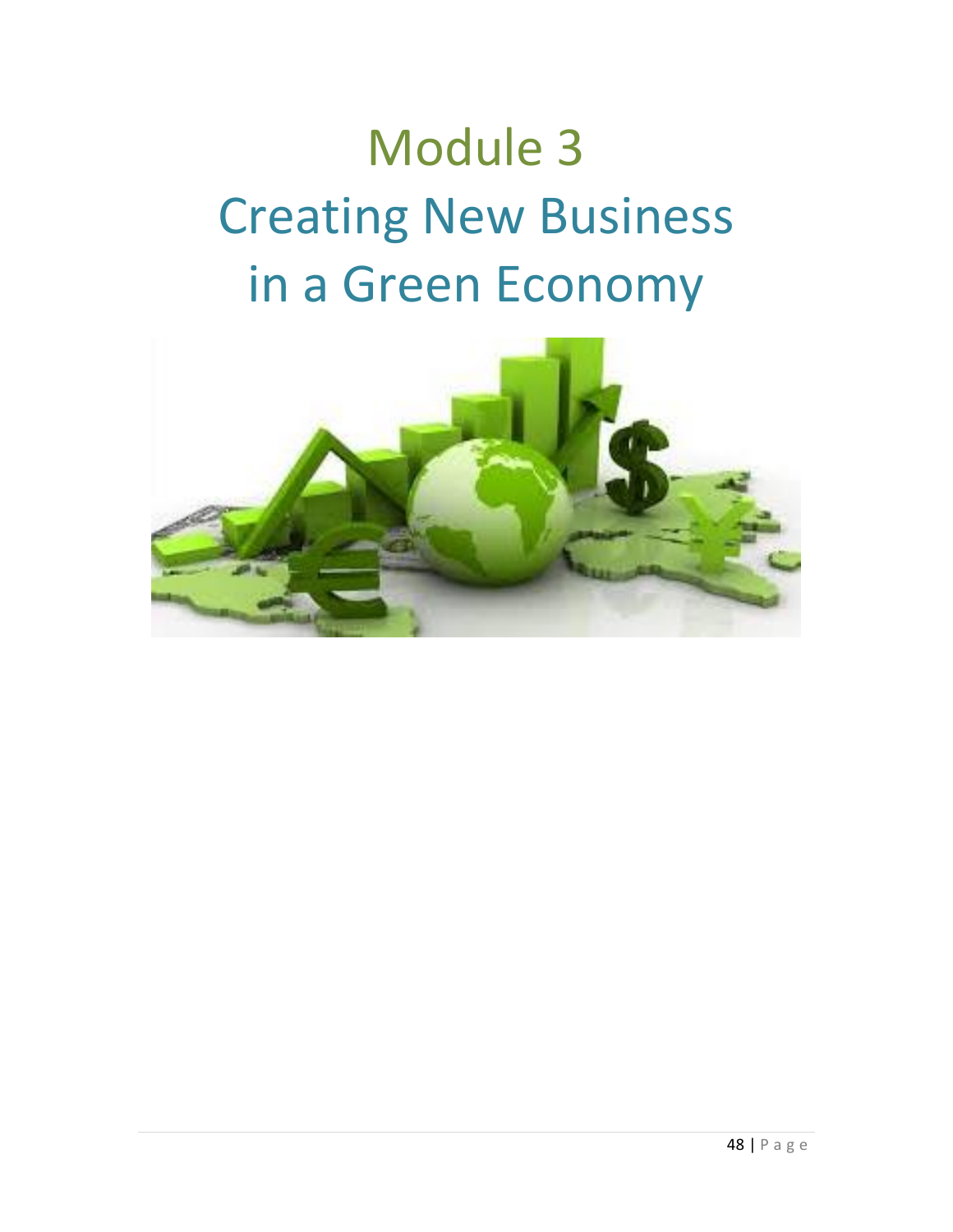# *Module 3: Creating New Business in a Green Economy*

#### *Overview of Module 3*

Module 3 presents an overview of how a transition to a green economy can create new employment opportunities and reduce poverty. The module discusses issues related to the creation of green jobs and what are some of the enabling conditions for this to happen.

Module 4 provides some sector-specific examples related to the issues described in Module 3.

#### *Objectives of Module 3*

The objectives of Module 3 are to:

- Identify specific interventions in a green economy that can help to alleviate poverty
- Examine the green jobs discussion
- Identify the sectors which offer the best opportunities for employment in a transition to a green economy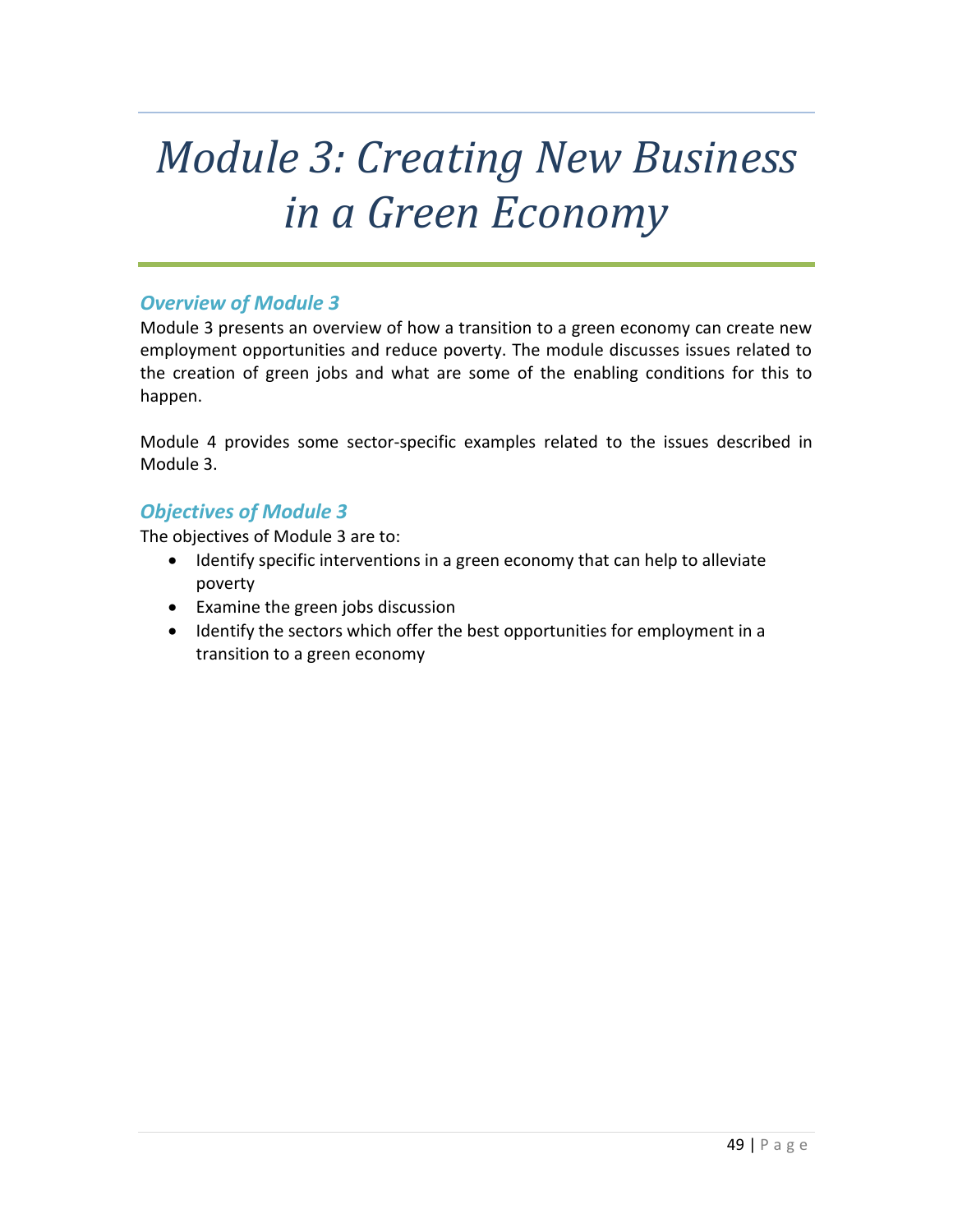# *Transitioning to a Green Economy to Reduce Poverty*

Poverty alleviation is a key goal of transitioning to a green economy. Globally, 1.2 billion people are still living in extreme poverty<sup>4</sup>.

The livelihoods of many of the world's rural poor are intricately linked with exploiting fragile environments and ecosystems. Well over 600 million of the rural poor currently live on lands prone to degradation and water stress, and in upland areas, forest systems, and drylands that are vulnerable to climatic and ecological disruptions (UNEP, 2011). Despite rapid global urbanization, the rural population of developing countries continues to grow, albeit at a slower rate in recent decades. The primary cause of global poverty is the over-allocation of capital and investment into economic sectors and activities that lead to accelerated depletion of natural resources and ecosystems on which the poor depend for their livelihoods.

**Millennium Development Goal #1 Reduce extreme poverty Halve between 1990 and 2015, the proportion of people whose income is less than \$1.25 a day**

The global poverty rate at \$1.25 a day fell in 2010 to less than half the 1990 rate. 700 million fewer people lived in conditions of extreme poverty in 2010 than in 1990. However, at the global level 1.2 billion people are still living in extreme poverty.

# **Definition of Poverty**

 $\overline{\phantom{a}}$ 

Poverty refers to living in a state of deprivation, which encompasses, among others, the following attributes:

- Material deprivation lack of income, resources and assets
- Physical weakness malnutrition, sickness, disability, lack of strength
- Isolation illiteracy, lack of access to education and resources, peripheral locations, marginalization and discrimination
- Vulnerability to contingencies which increase poverty (e.g. war, climatic changes, seasonal fluctuations, disability)
- $\bullet$  Powerlessness the inability to avoid poverty or change the situation

# **Poverty Levels in the Caribbean**

Although many Caribbean countries have positive growth rates, approximately 38 per cent of the total population in the Caribbean can be classified as poor, with the highest incidence of poverty in Haiti (65%), Jamaica (30%) and Dominica (33%) (GOJ, 2008). The chronically poor in the Caribbean include those groups that are not active in the labour market. Also, most of the poor in the Caribbean live in rural areas. However, there are

<sup>4</sup> http://www.un.org/millenniumgoals/poverty.shtml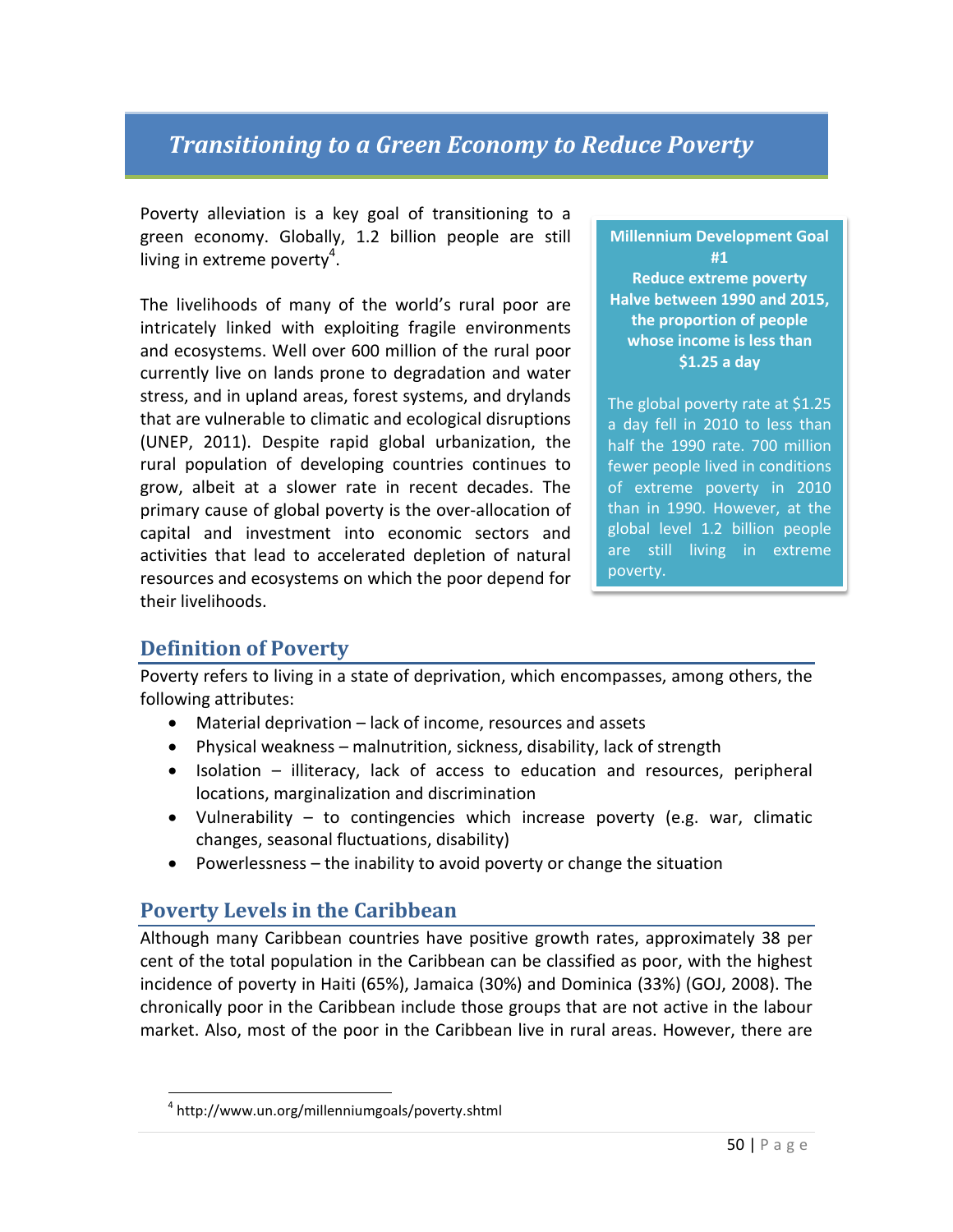increasingly rising rates of urbanization and high vulnerability of the urban poor to social and economic conditions, making urban poverty a particular concern for the Caribbean.

# **Opportunities for Reducing Poverty with the Green Economy**

Initiatives aimed at greening the economy have shown to improve growth of GDP, especially the GDP of the poor, as well as the quality and quantity of jobs while increasing natural capital. UNEP research suggests that an investment scenario of allocating 2 per cent of global GDP to greening economic sectors will produce a higher global GDP, compared to a business-as-usual scenario – within only 10 years – see Figure 1 (UNEP, 2012c).



#### *Figure 1: Projected trends in annual GDP growth rate. (Source: Modelling in Green Economy Report, UNEP, 2011)*

A package of green investments coupled with policy reforms aimed at making growth socially inclusive offers economically viable options to reduce poverty and hunger, and address challenges of climate change and degradation of natural resources, while simultaneously providing new and sustainable pathways to economic development and prosperity.

| <b>Green Economy Strategy</b>                                        | <b>Impact on Poverty Reduction</b>                   |
|----------------------------------------------------------------------|------------------------------------------------------|
| Competitive poverty reduction                                        | Environmental improvements are consistent with       |
| and economic growth returns                                          | wealth creation and GDP growth which reduces         |
| from green economy investments $\parallel$ the incidence of poverty. |                                                      |
| Greening<br>agriculture reduces                                      | Greening small farms through sustainable farming     |
| poverty and hunger, while building                                   | practices could be the most effective way to         |
| natural capital stocks                                               | increase food availability, reduce poverty, increase |
|                                                                      | carbon sequestration and water efficiency, and at    |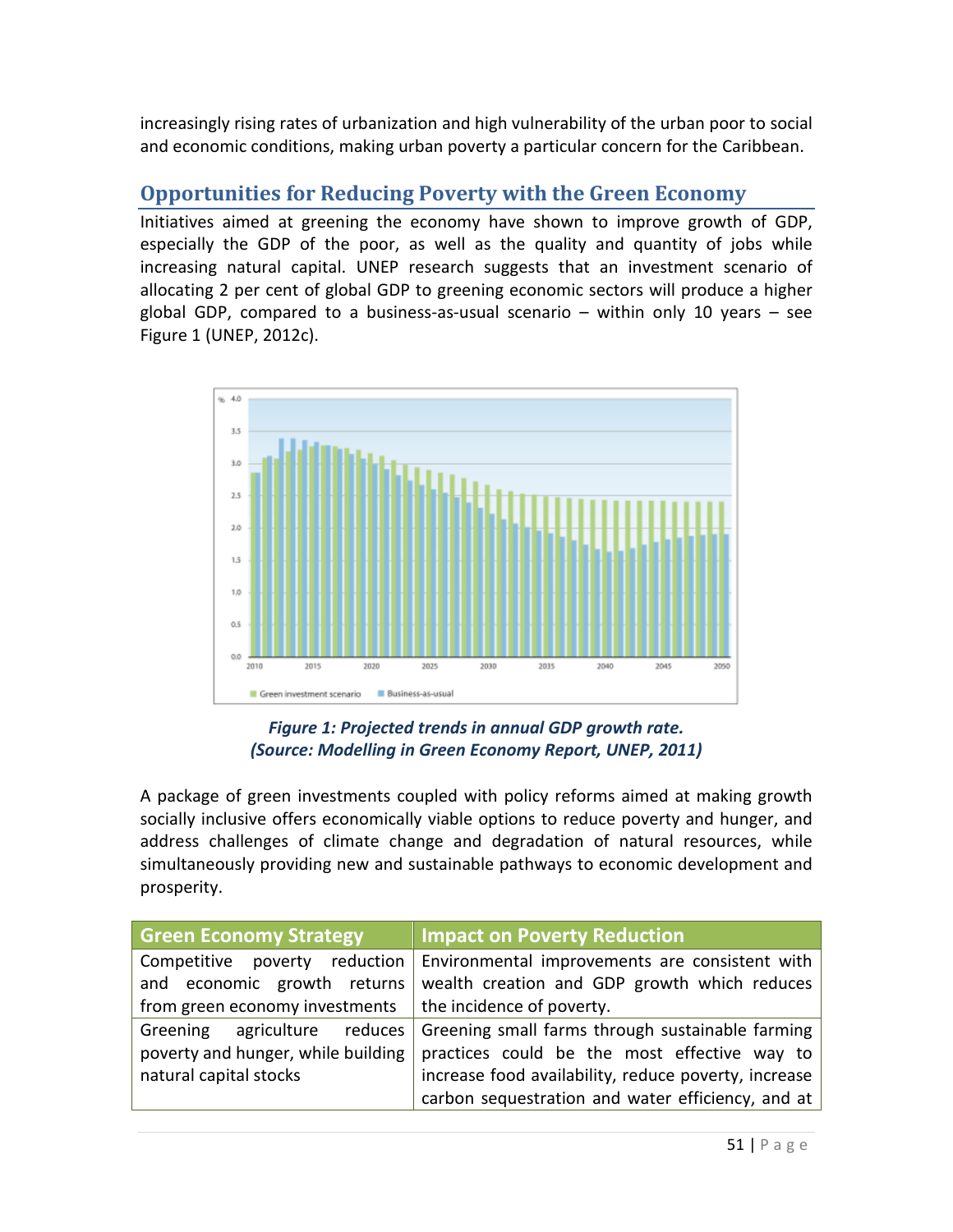| <b>Green Economy Strategy</b>                                                                                                                            | <b>Impact on Poverty Reduction</b>                                                                                                                                                                                                                                                                                                                                                                                                    |
|----------------------------------------------------------------------------------------------------------------------------------------------------------|---------------------------------------------------------------------------------------------------------------------------------------------------------------------------------------------------------------------------------------------------------------------------------------------------------------------------------------------------------------------------------------------------------------------------------------|
|                                                                                                                                                          | the same time link marginalized farmers with<br>national and international supply chains.                                                                                                                                                                                                                                                                                                                                             |
| Carefully crafted social safety nets<br>build natural resources and reduce<br>poverty                                                                    | Social protection and livelihood security schemes<br>for the rural poor can preserve and restore natural<br>capital.                                                                                                                                                                                                                                                                                                                  |
| Investing in the provision of clean<br>water and<br>sanitation services<br>benefits the poor                                                             | Lack of safe drinking water and sanitation has high<br>socio-economic and environmental costs. Time and<br>resources spent on buying or carrying water, and<br>unhygienic conditions, are major causes of sickness<br>and disease, especially for the poor. The lost<br>employment days and health expenditure resulting<br>from these diseases add to the economic burden.                                                           |
| Investing in renewable energy is a<br>cost effective option for reducing<br>energy poverty                                                               | Renewable energy solutions and supportive energy<br>policies can make a significant contribution to<br>improving living standards and health in low-<br>income areas, particularly in rural areas. Some of<br>the approaches which are cost effective solutions<br>include modern forms of biomass and small-scale<br>off-grid solar photovoltaic. Successful models have<br>been developed to cover the initial investment<br>costs. |
| tourism<br>Making<br>greener<br>can<br>support local economy and help<br>reduce poverty. benefits to local<br>communities<br>and<br>poverty<br>reduction | Involvement of local communities in the travel and<br>tourist industry has the potential to stimulate pro-<br>poor growth. Communities have an opportunity to<br>meet tourism needs that are locally supplied, such<br>products, labour, tourism<br>services,<br>and<br>as<br>increasingly 'green services' in energy, water<br>efficiency and waste management.                                                                      |

#### **CASE STUDY**

India's National Rural Employment Guarantee Act 2006 is a public work programme, guaranteeing at least 100 days of paid work per year to every household that wants to volunteer an adult member. Investment in 2010 amounted to over US\$ 8 billion, creating 3 billion workdays and benefitting 59 million households. Of these investments, 84 per cent was invested into water conservation, irrigation and land development, creating long-term livelihood opportunities for farmers.

However, it must be emphasised that moving towards a green economy will not automatically address all poverty issues. A focus on poverty reduction must be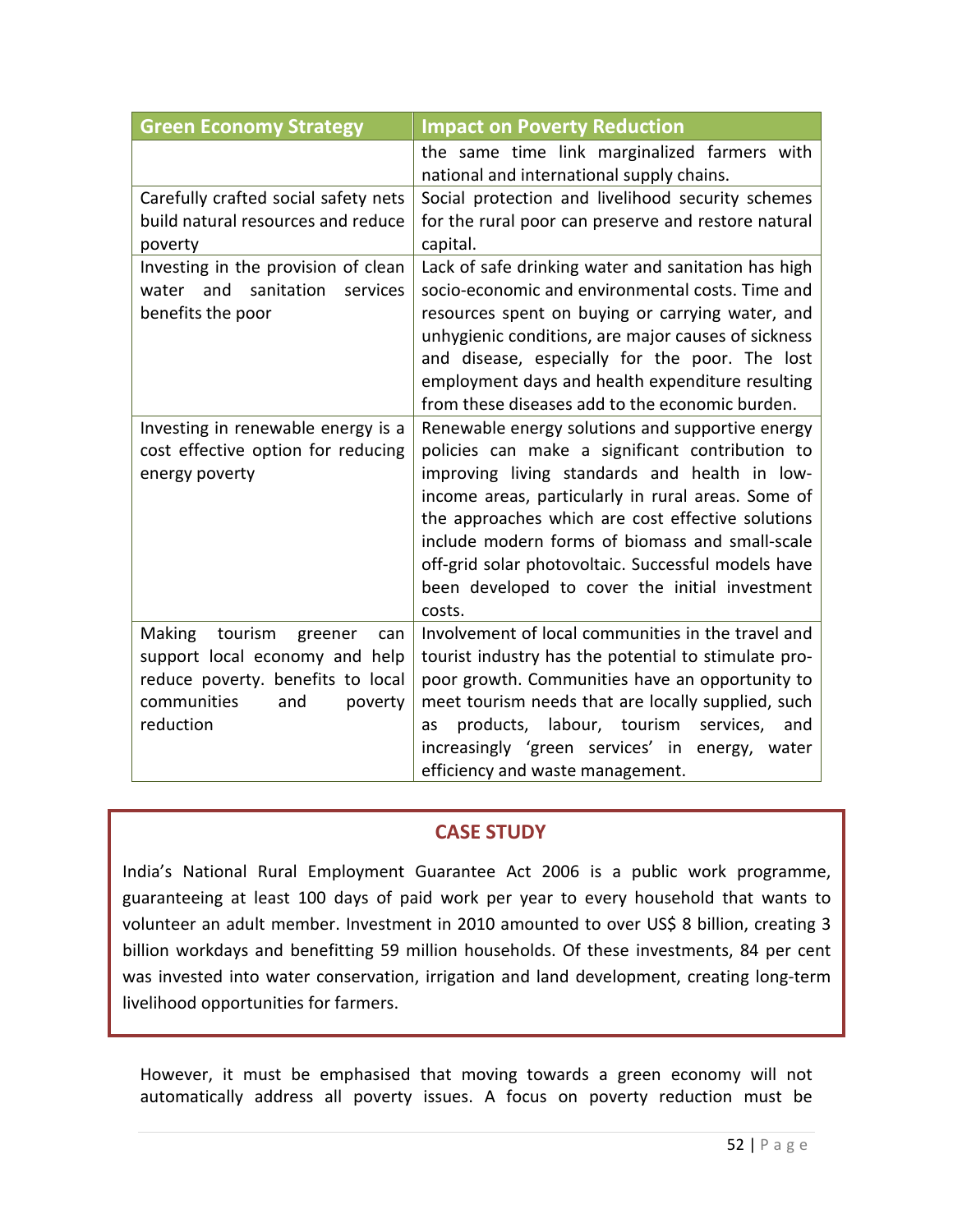superimposed on any green economy initiative. For example, investments in renewable energy will have to pay special attention to the issue of access to clean and affordable energy for the poor. Payments for ecosystem services, such as carbon sequestration in forests, will need to focus more on poor forest communities as the primary beneficiaries. The promotion of organic agriculture can open up opportunities, particularly for poor small-scale farmers who typically make up the majority of the agricultural labour force in most low-income countries, but will need to be complemented by policies to ensure that extension and other support services are in place.

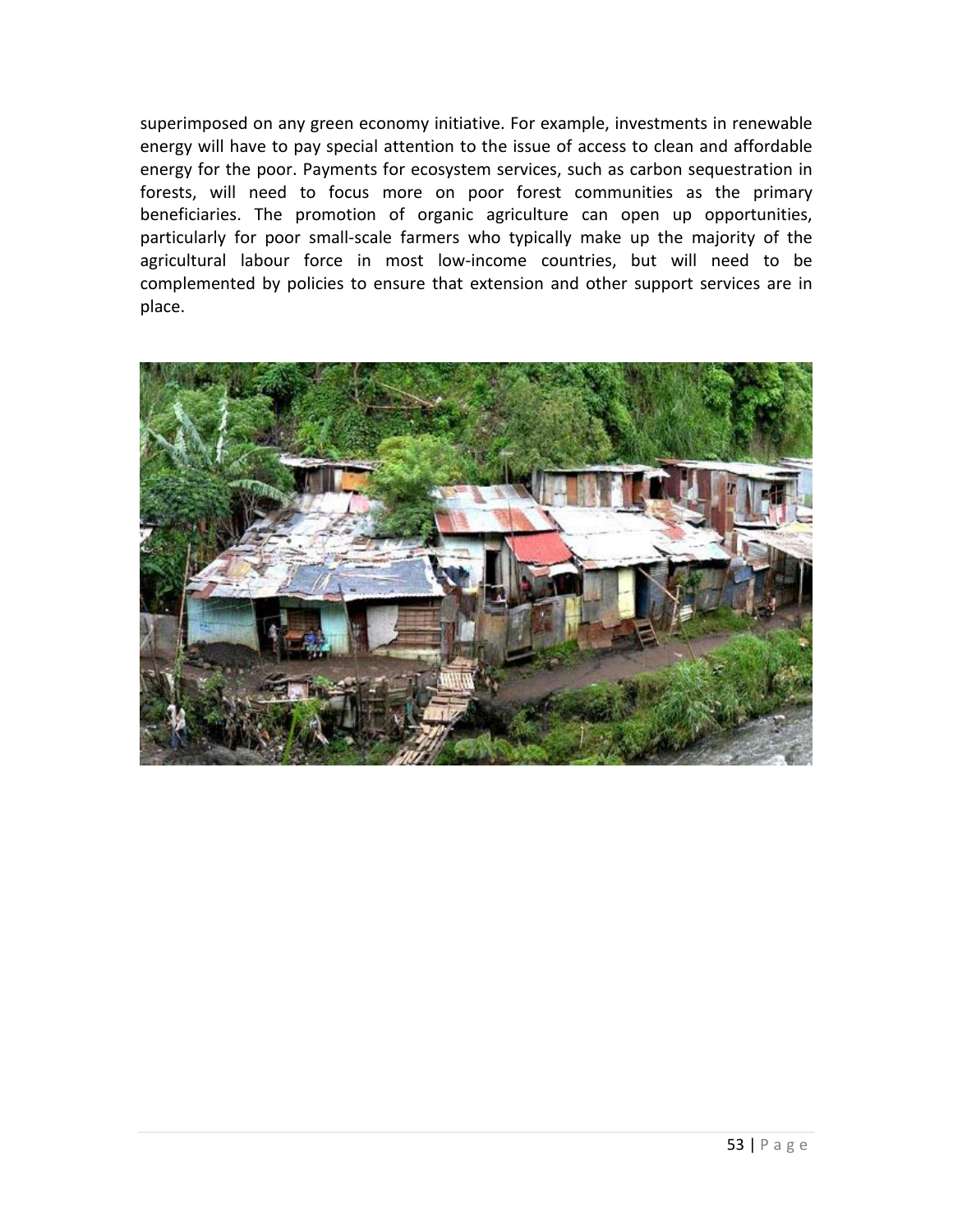# *Transitioning to a Green Economy to Create Employment*

The greening of economies has the potential to be a new engine of growth, a net generator of decent jobs and a vital strategy to eliminate persistent poverty. Decent, green jobs effectively link Millennium Development Goal 1 (poverty reduction) and Millennium Development Goal 7 (protecting the environment) and make them mutually supportive.

Increased job benefits are often a main political "selling point" when a government is trying to introduce "green" policies. However, it is widely acknowledged that a green economy – and its promise of new decent jobs – will materialize only if the right employment policies are in place, which must include investing in human and social capital.

As the economy transitions toward a green economy, employment will be affected in at least four ways:

- In some cases, additional jobs will be created – for example, in the manufacturing of pollution-control devices added to existing production equipment
- Some employment will be substituted for example, shifting from fossil fuels to renewables, from truck manufacturing to rail car manufacturing, or from landfilling to recycling

#### **Decent work**

Decent work is defined as opportunities for women and men to obtain decent and productive work in conditions of freedom, equity, security and human dignity.

Decent work sums up the aspirations of people in their working lives – their aspirations for opportunity and income; rights, voice and recognition; for family stability and personal development; for fairness and gender equality. Ultimately these various dimensions of decent work underpin peace in communities and society. Decent work is central to efforts to reduce poverty, and is a means for achieving equitable, inclusive and sustainable development. (ILO definition) Source:

http://www.ilo.org/global/About\_the\_I LO/Mainpillars/WhatisDecentWork/ind ex.htm

- Certain jobs may be eliminated without direct replacement – for example, when certain packaging materials are discouraged or banned and their production is discontinued
- Many existing jobs (such as plumbers, electricians and construction workers) may be transformed and redefined as skill sets and work methods are "greened"

#### **Framing the Discussion on Green Economy and Employment**

There are three intersecting lenses through which discussion is taking place about employment in the context of a green economy. These are shown in the table below along with their relative merits.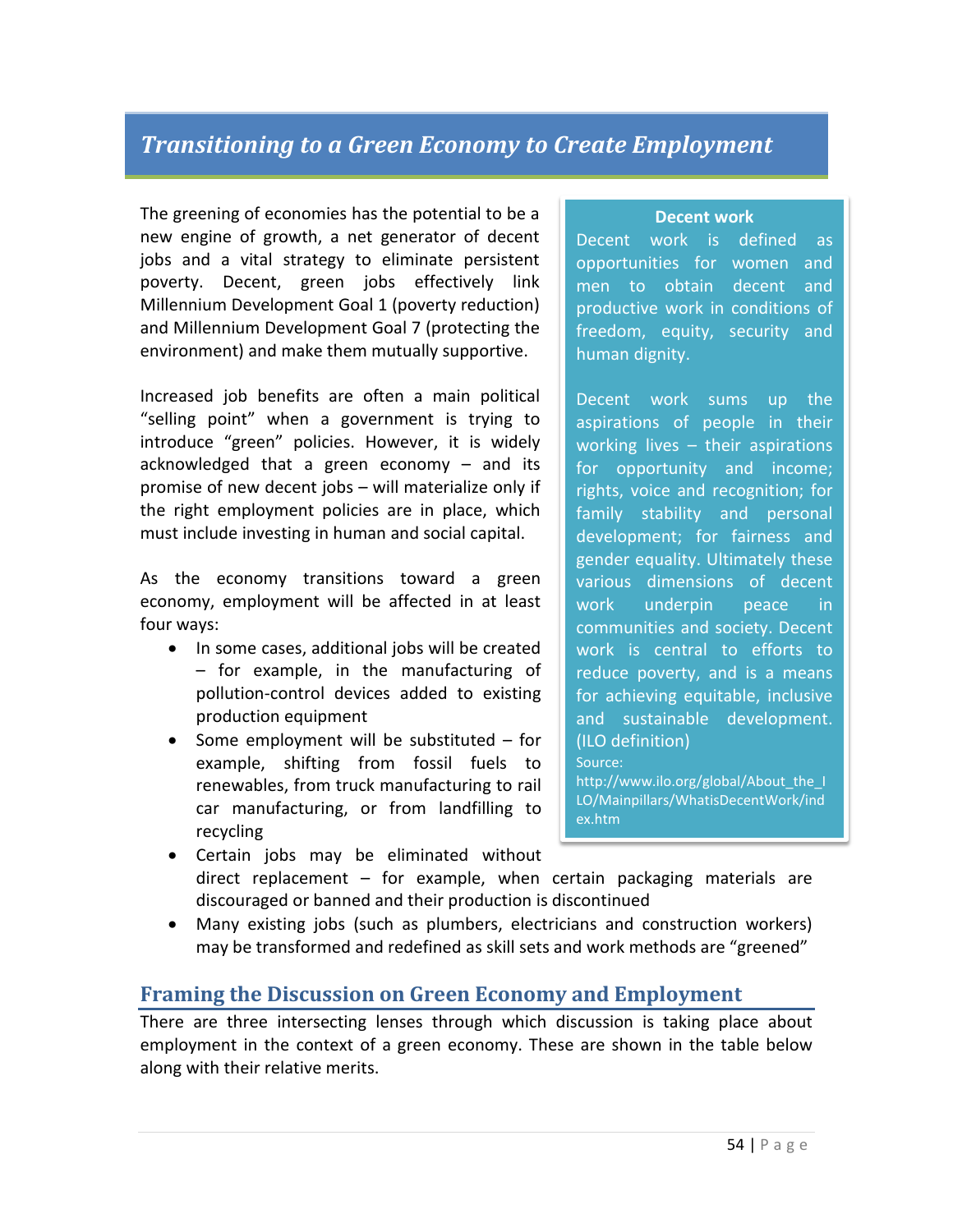| <b>GE Employment Focus</b>         | Advantage of this approach                             |
|------------------------------------|--------------------------------------------------------|
| "Green jobs"                       | Provides a good slogan to engage the general<br>public |
| Green products and services        | Can measure contribution of purchase of these          |
|                                    | products and services to the total economy             |
| Net employment impacts of policies | More holistic, looking at entire economy and           |
| and measures taken to "green" the  | can accommodate social concepts such as                |
| economy                            | poverty alleviation                                    |

#### **Green Jobs**

There is no specific definition of a green job. Green jobs hold the promise that we will be able to:

- avert dangerous climate change and protect the natural environment which supports life on earth
- provide decent work and the prospect of well‑being and dignity for all



A green job has been loosely defined as "one which pays decent wages that can support a family, which

provides a real career path and upward mobility and which reduces waste or pollution or provides some other form of benefit to the environment."<sup>5</sup>

#### **Green Products and Services**

The global market for green products and services is projected to double from US\$1,370 billion per year at present to US\$2,740 billion by 2020 (UNEP, 2008). Half of this market is based in energy efficiency and the remainder in sustainable transport, water supply, sanitation and waste management. If requisite data collection systems are in place, data for imports and sales of green products and services can be obtained and measured over time. Categorizing products and services as "green" is not exact and may omit certain items which should be included, but green products and services could include the following:

- **Pollution Control** products or services that prevent, treat, remediate or control environmental damage to air, water and soil. The remediation, abatement, removal, transportation or storage of waste.
	- o Waste collection, disposal, remediation and engineering services
	- o Waste transportation
	- o Muffler/exhaust repair
	- o Organic foods
	- o Phosphate-free laundry detergent
	- o Air and water filters and purification equipment

l <sup>5</sup> Walsh, B. (2008) TIME Magazine Going Green: What is a Green Collar Job, Exactly? Published May 26, 2008.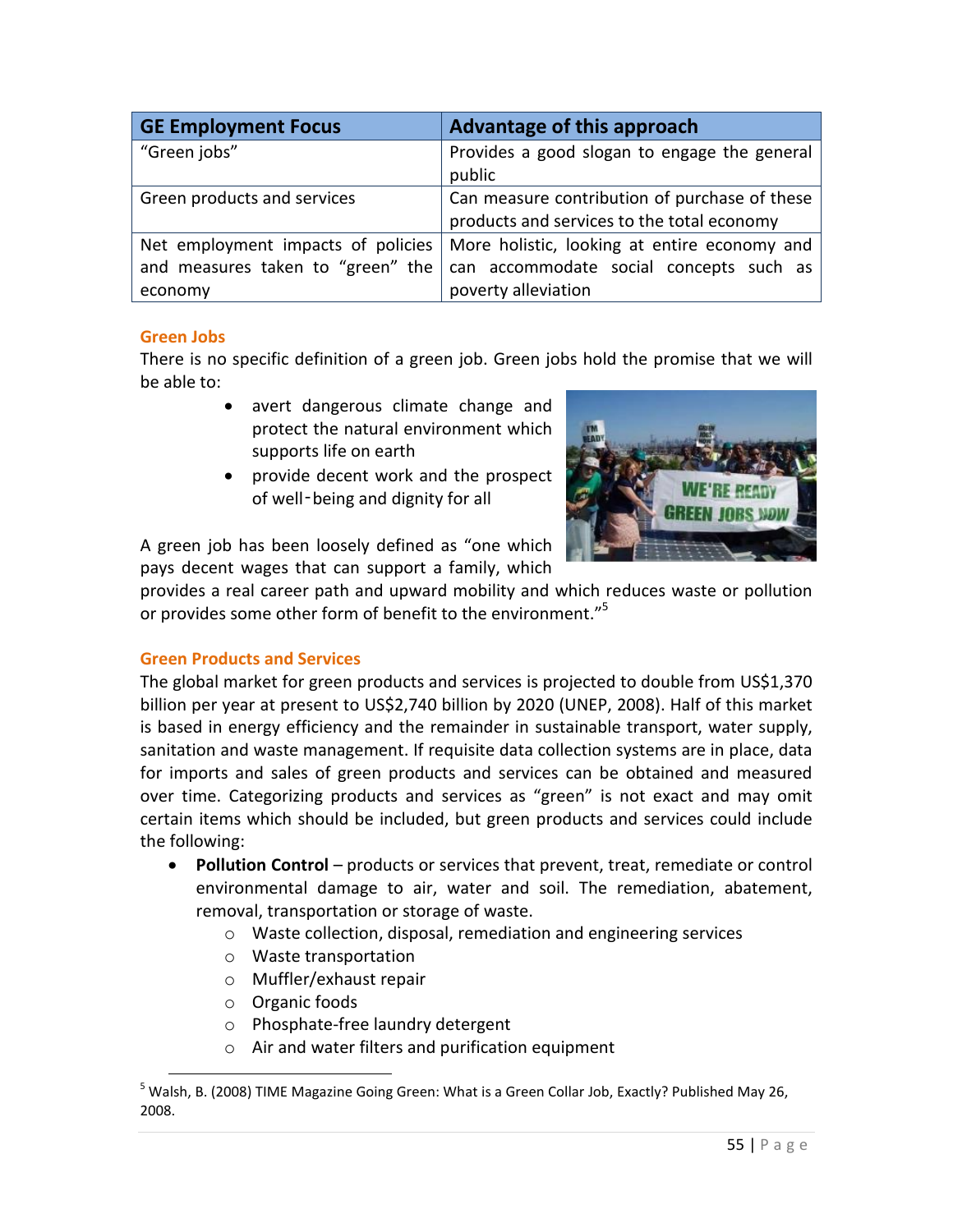- **Renewable/alternative Energy** products and services that provide clean energy and reduce fossil fuel use
	- o Utilities and engineering services for hydropower, solar, wind, cogeneration electricity generation
	- o Biofuels
	- o Energy-from-waste services
	- o Photovoltaics and other solar energy equipment
- **Energy Conservation** products and services that conserve energyto reduce fossil fuel use
	- o Mass transit services and equipment
	- o Alternative fuel vehicles and hybrids
	- o Green building construction
	- o Energy efficient appliances
	- o Insulation materials
	- o Automatic environmental controls
	- o Bicycles
- **Resource Conservation** products and services that promote water, raw material, land and species and ecosystem conservation
	- o Recycled, used, rebuilt or scrap metal products
	- o Particle board
	- o Nature parks, botanical parks, zoos
- **Environmental Assessment** products and services that involve environmental assessment, consulting, testing, monitoring, detection, inspection, planning, law, policy, education, research and study
	- o Environmental engineering, consulting and law services
	- o Environmental testing laboratories
	- o Environmental, conservation and wildlife organizations
	- o Regulatory safety inspections, emission testing services

Note that certain green services do not constitute decent work. For example, many current recycling jobs recover raw material and thus help to alleviate pressure on natural resources, but often use processes which are dirty and dangerous, causing significant damage to human health. Employment in this industry tends to be precarious and incomes are low. If green services are to help lead to sustainable development, this must change.

#### **Net Employment Impacts of Policies and Measures Taken to "Green" the Economy**

As the economy goes through a green transformation, there is great potential for the creation of new jobs in areas such as organic farming, energy efficiency, renewable energy (solar, hydro, wind, biomass and biofuels), waste recycling, sustainable transport and the building sector (including construction, retrofitting, lighting and appliances). Reducing technology cost and improving quality of clean energy technologies increase their potential to create jobs.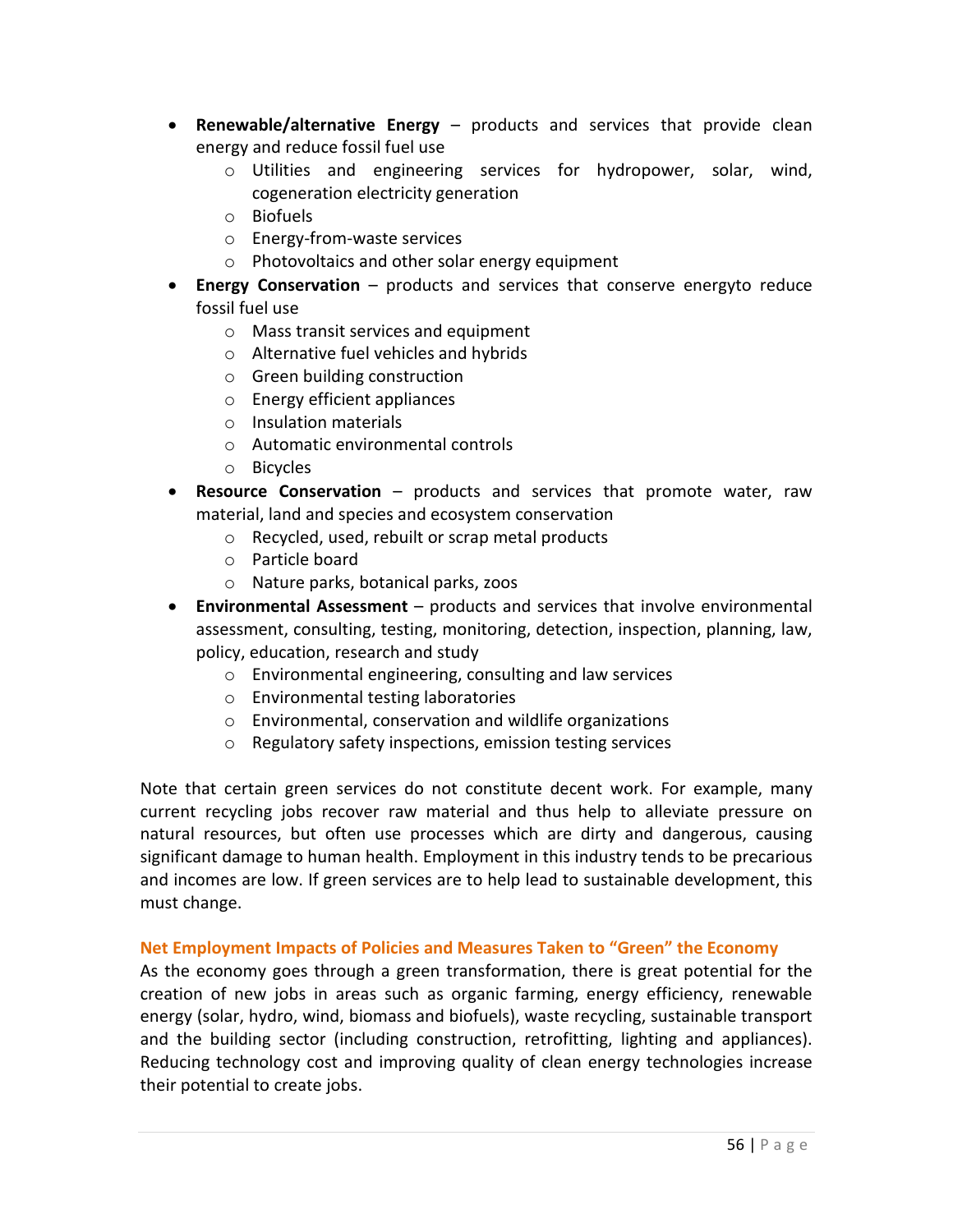Net gain in jobs in the transition to green economies stems from new markets being created (such as in waste management and recycling) and value chains in green sectors often being longer and more diversified than in conventional sectors (e.g., renewable versus fossil fuels). This leads to the creation of indirect jobs, as well as induced effects through increased demand.

Large-scale pro-poor programmes also have great potential for job creation. These programmes can have employment factors of around 1,000 jobs per million US\$ spent, which is much higher than those typical for clean energy programmes of 2 to 10 jobs per million US\$ (UNEP, UNDESA and FAO, 2012). For example, India's Rural Employment Guarantee Act described in the previous section provided an estimated 10 million jobs associated with an investment of US\$8 billion in 2009/2010.

A UNEP/ILO green jobs report suggested that the number of green jobs in the world might increase from 2.3 to 20 million from 2006 to 2030, which implies creation of 750,000 green jobs per year (59% in biofuels, 31% in solar PV). This will contribute to the creation of the estimated required 63 million decent new jobs per year until 2050 (UNEP, UNDESA and FAO, 2012).

# **Business Opportunities from Transition to a Green Economy**

The sectors which offer the greatest potential for better employment opportunities in a green economy are renewable energy, building and construction, transportation, basic industry, agriculture and forestry. Furthermore, energy and raw material efficiency, and also renewable energy, can have an induced employment effect. Money saved on the energy bill is spent on other goods and services instead which generally generates more employment than the conventional energy sector, which is very capital-intensive. Table 1 shows environmental measures in these key economic sectors.

| <b>Sector</b>        | <b>Environmental Measure</b>                                       |
|----------------------|--------------------------------------------------------------------|
| <b>Energy supply</b> | Integrated gasification/ carbon sequestration                      |
|                      | Co-generation (combined heat and power)                            |
|                      | Renewables (wind, solar, biofuels, geothermal, small-scale hydro); |
|                      | fuel cells                                                         |
| <b>Transport</b>     | More fuel-efficient vehicles                                       |
|                      | Hybrid-electric, electric, and fuel-cell vehicles                  |
|                      | Car-sharing                                                        |
|                      | <b>Public transport</b>                                            |
|                      | Non-motorized transport (biking, walking), and changes in land-use |
|                      | policies and settlement patterns (reducing distance and dependence |
|                      | on motorized transport)                                            |
| <b>Manufacturing</b> | Pollution control (scrubbers and other tailpipe technologies)      |
|                      | Energy and materials efficiency                                    |

#### **Table 1: Environmental measures in major segments of the economy**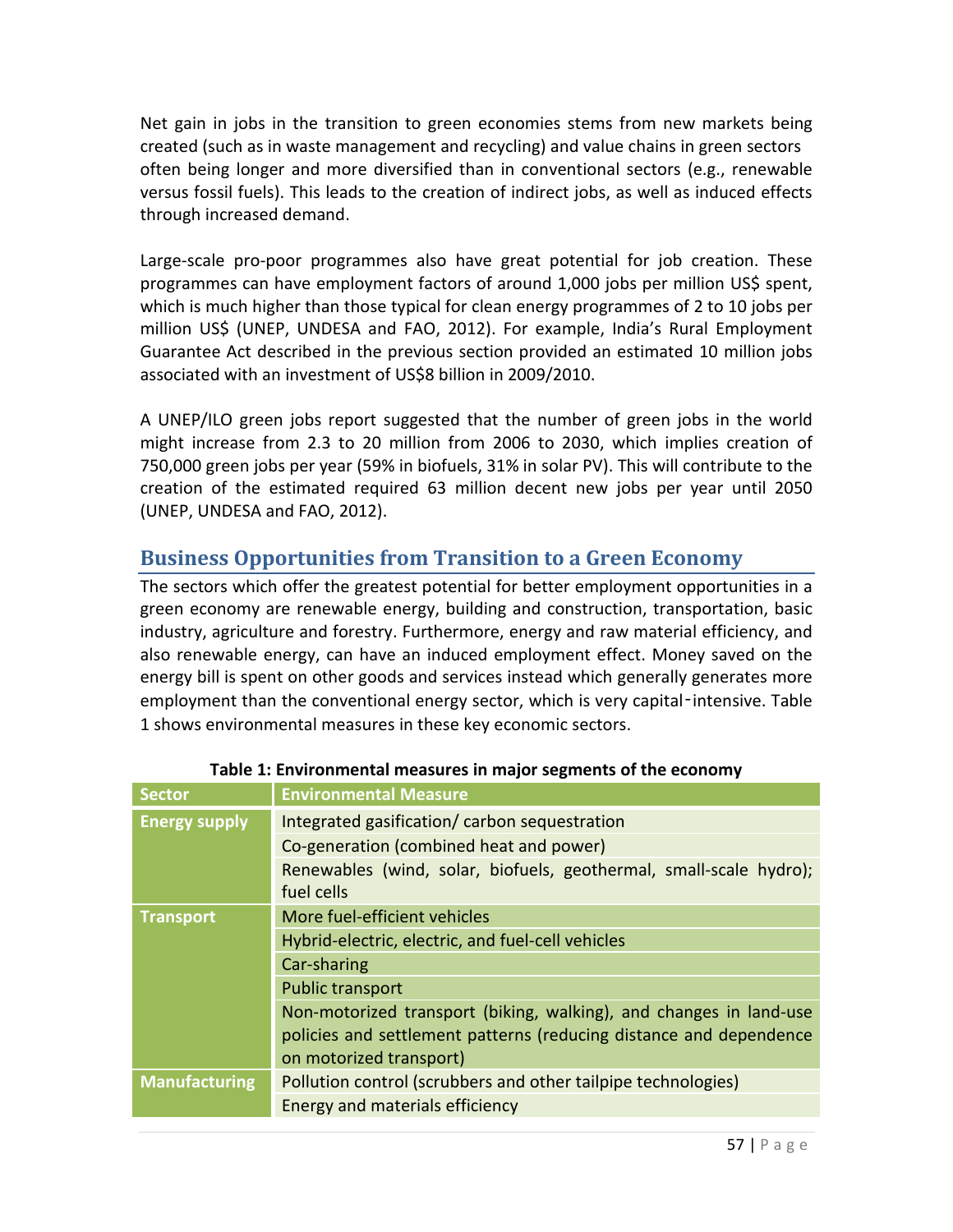|                    | Clean production techniques (toxics avoidance)                         |  |
|--------------------|------------------------------------------------------------------------|--|
|                    | Cradle-to-cradle (closed-loop systems)                                 |  |
| <b>Buildings</b>   | Lighting, energy-efficient appliances and office equipment             |  |
|                    | Solar heating and cooling, solar panels                                |  |
|                    | Retrofitting                                                           |  |
|                    | Green buildings (energy-efficient windows, insulation, building        |  |
|                    | materials, heating, ventilation and air-conditioning)                  |  |
|                    | Passive-solar houses, zero-emissions buildings                         |  |
|                    | Lighting, energy-efficient appliances and office equipment             |  |
| <b>Materials</b>   | Recycling                                                              |  |
| <b>Management</b>  | Extended<br>take-back<br>producer<br>responsibility,<br>product<br>and |  |
|                    | remanufacturing                                                        |  |
|                    | De-materialization                                                     |  |
|                    | Durability and reparability of products                                |  |
|                    | <b>Recycling</b>                                                       |  |
| <b>Retail</b>      | Promotion of efficient products and use of eco-labels                  |  |
|                    | Store locations closer to residential areas                            |  |
|                    | Minimization of transportation distances (from origin of products to   |  |
|                    | store location)                                                        |  |
|                    | New service economy (selling services, not products)                   |  |
| <b>Agriculture</b> | Soil conservation                                                      |  |
|                    | Water efficiency                                                       |  |
|                    | Organic growing methods                                                |  |
|                    | Reducing farm-to-market distance                                       |  |
| <b>Forestry</b>    | Reforestation and afforestation projects                               |  |
|                    | Agroforestry                                                           |  |
|                    | Sustainable forestry management and certification schemes              |  |
|                    | <b>Halting deforestation</b>                                           |  |

Source: Green Jobs - Towards Decent Work in a Sustainable, Low-Carbon World, UNEP/ILO/IOE/ITUC, September 2008

#### **Energy**

Discussion on green jobs has focused largely on the energy sector. More than 2.3 million green jobs have been created in recent years in the renewable energy sector (UNEP/ILO/IOE/ITUC, 2014). Countries with active policies to promote renewable energy have seen employment increase in this sector. Advocates of renewable energy typically emphasize the fact that renewable electricity is associated with 5 to 40 times more jobs per MW than fossil fuel-based technologies. In terms of jobs per dollar spent, wind power and biomass‐based power are more attractive than the higher-cost solar PV and more attractive than most oil and coal-fired power facilities. Solar PV is the most attractive in terms of jobs created per dollar spent on electricity by consumers and incurred as external costs by society (Figure 2).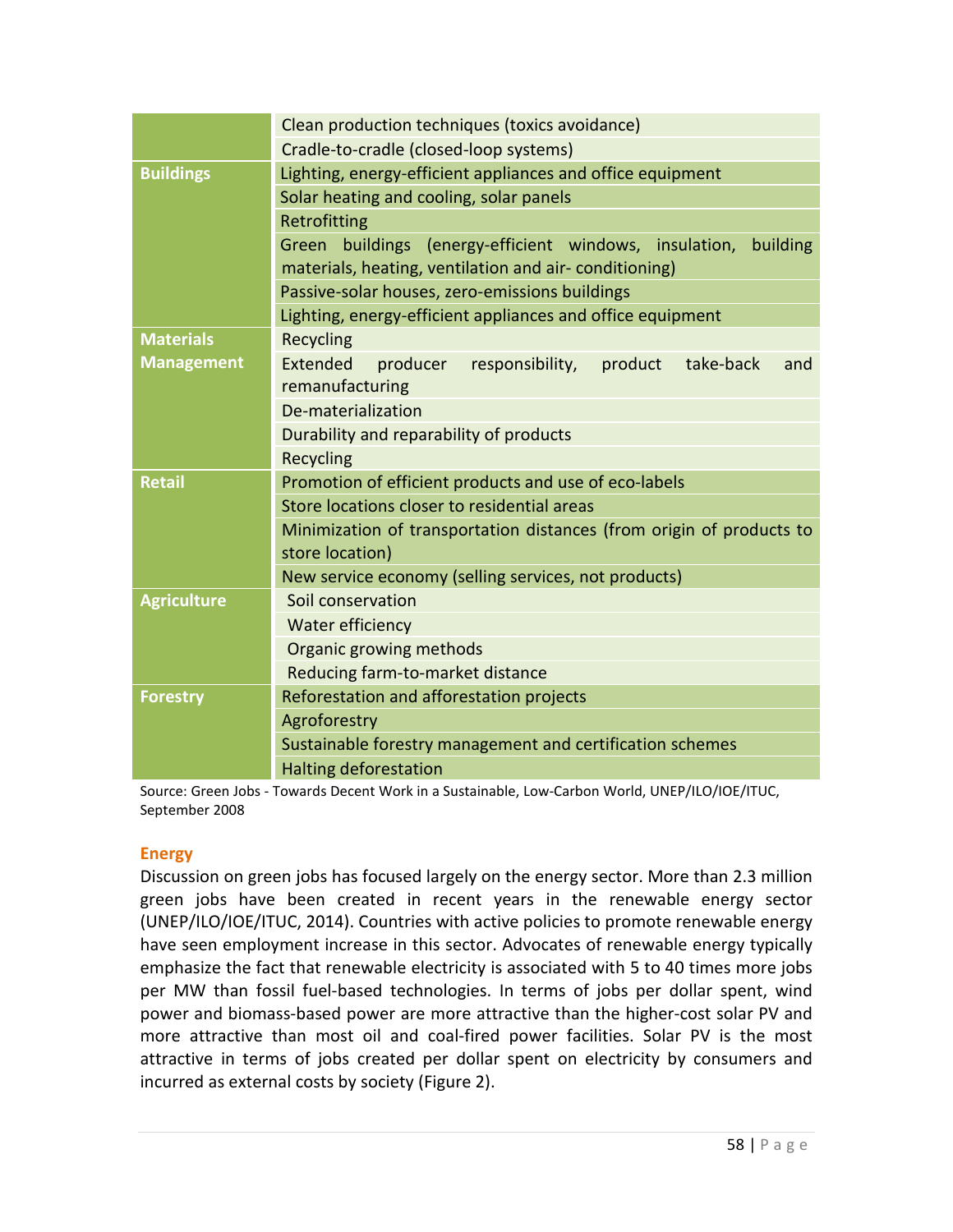



#### **CASE STUDY**

Some 70 per cent of the population of Bangladesh, mostly in rural areas, do not have access to electricity. Grameen Shakti (GS), a not-for-profit company, has helped more than 100,000 rural households to install solar home systems. This has been one of the fastest-growing photovoltaic programmes in the world, expected to install 1 million systems by 2015.

GS operates a small loans scheme which enables even very poor rural households to buy a system without subsidies. The scheme also creates local jobs and income opportunities. Some 660 local youngsters and women have already been trained as certified technicians in the repair and maintenance of PV systems. Another 5,000 are planned. Many more jobs are created indirectly as solar systems enable local entrepreneurs to start up new businesses such as community TV shops, solar-charged mobile phone centres and electronic repair shops. GS is aiming to create 100,000 jobs in renewable energy and related businesses (UNEP, 2010).

#### **Energy efficiency, particularly in buildings and construction**

This is one of the areas with the highest potential to reduce greenhouse gas emissions and to create jobs in the process. Buildings are responsible for 30–40 per cent of all energy use, greenhouse-gas emissions and waste generation. The construction and renovation of buildings also represents the sector with the highest technical and

 $\overline{\phantom{a}}$ 

<sup>6</sup> UNEP, UNDESA and FAO, 2012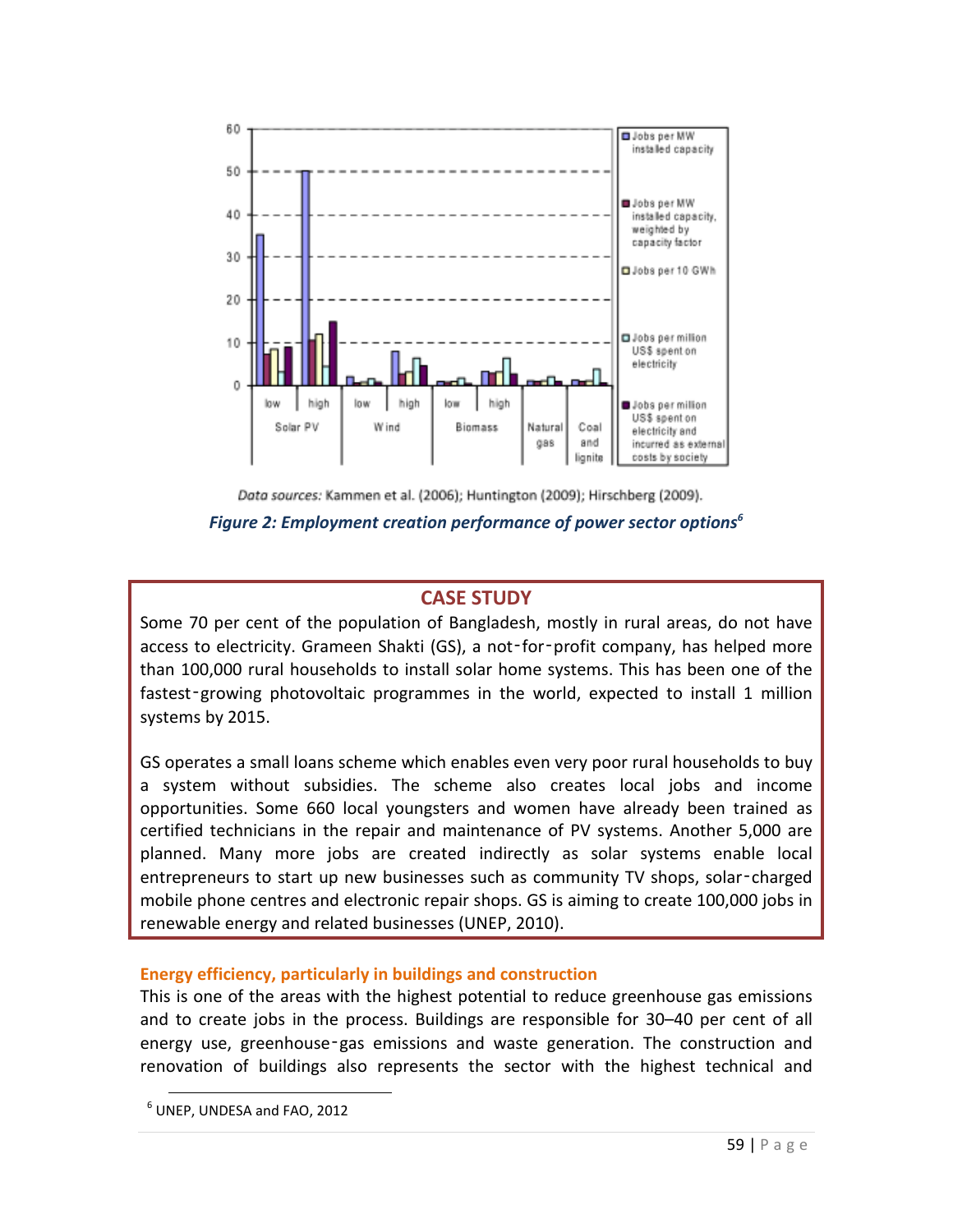economic potential for reducing emissions. Using current technology, high performance buildings have the potential to cut energy costs by at least 80 per cent compared with traditional building construction. Jobs in this sector are likely to be performed by people who already work in the building sector, but will be redefined in terms of new skills, training and certification requirements.

The great majority of efficiency measures, especially in the building sector, show positive employment and economic effects. A study undertaken in 2000 by the British Government concluded that, for every \$1.4 million invested in residential energy efficiency, 11.3-13.5 full-time equivalent (FTE) jobs were created (UNEP, 2011). Half the economic potential for efficiency gains in buildings is located in developing countries, but no data on existing or potential jobs are available for that part of the world.

#### **Transportation**

While efforts are being made to reduce the footprint of cars, public transport systems offer lower emissions and more green jobs. Only some 250,000 jobs in the manufacture of fuel‑efficient, low‑pollution and low‑emissions cars can be considered green, in comparison to over 5 million jobs in the railways in China, India and the European Union alone, and millions more in public transport worldwide.

Railways can generally be regarded as sources of green employment. Unfortunately, in many countries, the trend over the last few decades has been away from this mode of transport, and towards cars, trucks, and planes.

Statistics show that some 1.3 million people work in public transport in the European Union and the United States. Public transport is a growth sector as countries commit to low-carbon development, particularly in the mega-cities of the developing world. Bus rapid transit systems are being put in place in more cities around the world, providing affordable and reliable public transport options. There are also substantial green employment opportunities in retrofitting diesel buses to reduce air pollutants, and in substituting cleaner compressed natural gas (CNG) or hybrid-electric buses.

#### **Basic industries and recycling**

Industrial sectors such as those of iron and steel, aluminum, cement, pulp and paper account for a large proportion of the use of energy and raw materials, along with greenhouse gas emissions, but a relatively small proportion of global employment. Greening basic industries is difficult and fewer than 300,000 jobs in iron, steel and aluminum can be considered "green".

The best option for reducing the impact of these industries is through recycling. Secondary steel production, based on recycled scrap, requires 40–75 per cent less energy than primary production and can therefore be seen as a proxy for greener production. Worldwide, 42 per cent of output was based on scrap in 2006. It is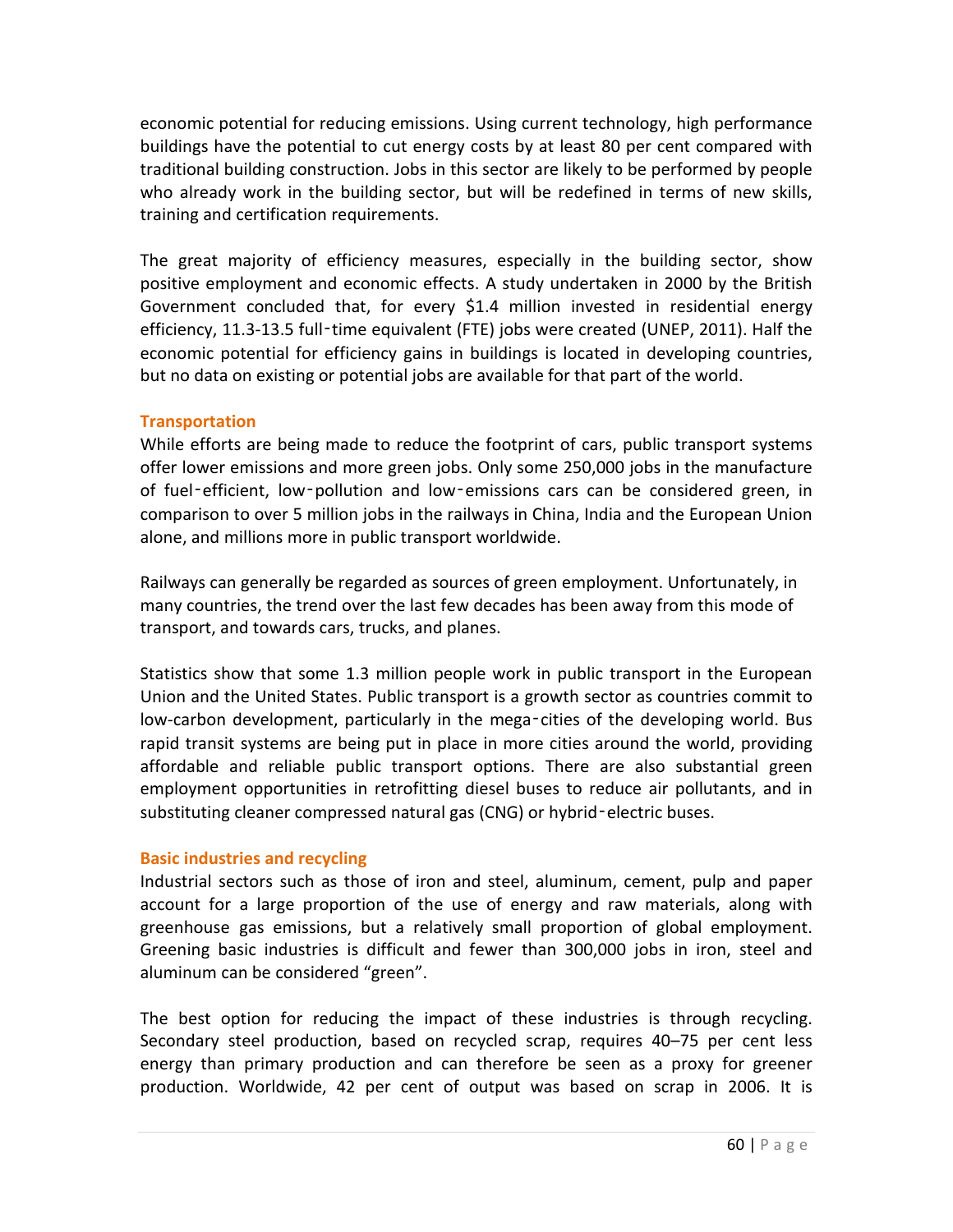estimated that more than 200,000 jobs across the world are involved in secondary steel production.

Recent reports put the number of recycling and remanufacturing jobs in the United

States at more than 1 million. Jobs in this sector in Western Europe and Japan can be assumed to be even more numerous, as these regions have achieved higher rates of recycling than the United States. In China, an estimated 10 million people are employed in all forms of recycling, with 700,000 in electronics recycling alone. In addition, communal recycling and composting efforts are likely to account for many more jobs.

Many existing recycling jobs cannot be considered green because they cause both pollution and health hazards and are not examples of decent work.

#### **Agriculture**

Agriculture is still the single largest employer in the world, with 1.3 billion farmers and agricultural workers in total. Decades of neglect and deteriorating prices have led to unsustainable land‑use practices, bad jobs and low incomes, resulting in farmers and agricultural workers constituting the largest set of poor people in the world. Agriculture is both extremely vulnerable to climate change and a major contributor to it. It is also a major user and polluter of water, a driver of deforestation and of loss of biodiversity. There is considerable potential to create green jobs in this area by implementing sustainable farming practices, organic production and climate change mitigation efforts.

Small farms are more labour intensive. With adequate technical and infrastructural support, yields from small farms using crop rotation, manure use, natural pesticides, and other sustainable methods can match larger but often more environmentally damaging facilities. The potential for green and decent work is considerable and the environmental benefits could be enormous.

With sales reaching \$100 billion in 2006, organic farming is beginning to register an impact. More labour intensive than industrialized agriculture, the conversion of farmland for organic production could provide a good source of green employment in the future. A study of 1,144 organic farms in the United Kingdom and Ireland showed that they employed one third more full-time equivalent workers per farm than conventional farms. Organic agricultural land generally accounts for a small percentage of total agricultural land. An increase in this portion would result in many additional jobs.

Employing rural dwellers to repair and protect the natural environment could generate a large number of jobs. In South Africa, a public "Working for Water" programme has provided work for 25,000 previously unemployed people. Terracing or contouring land, building irrigation structures, conserving water and other related activities are labour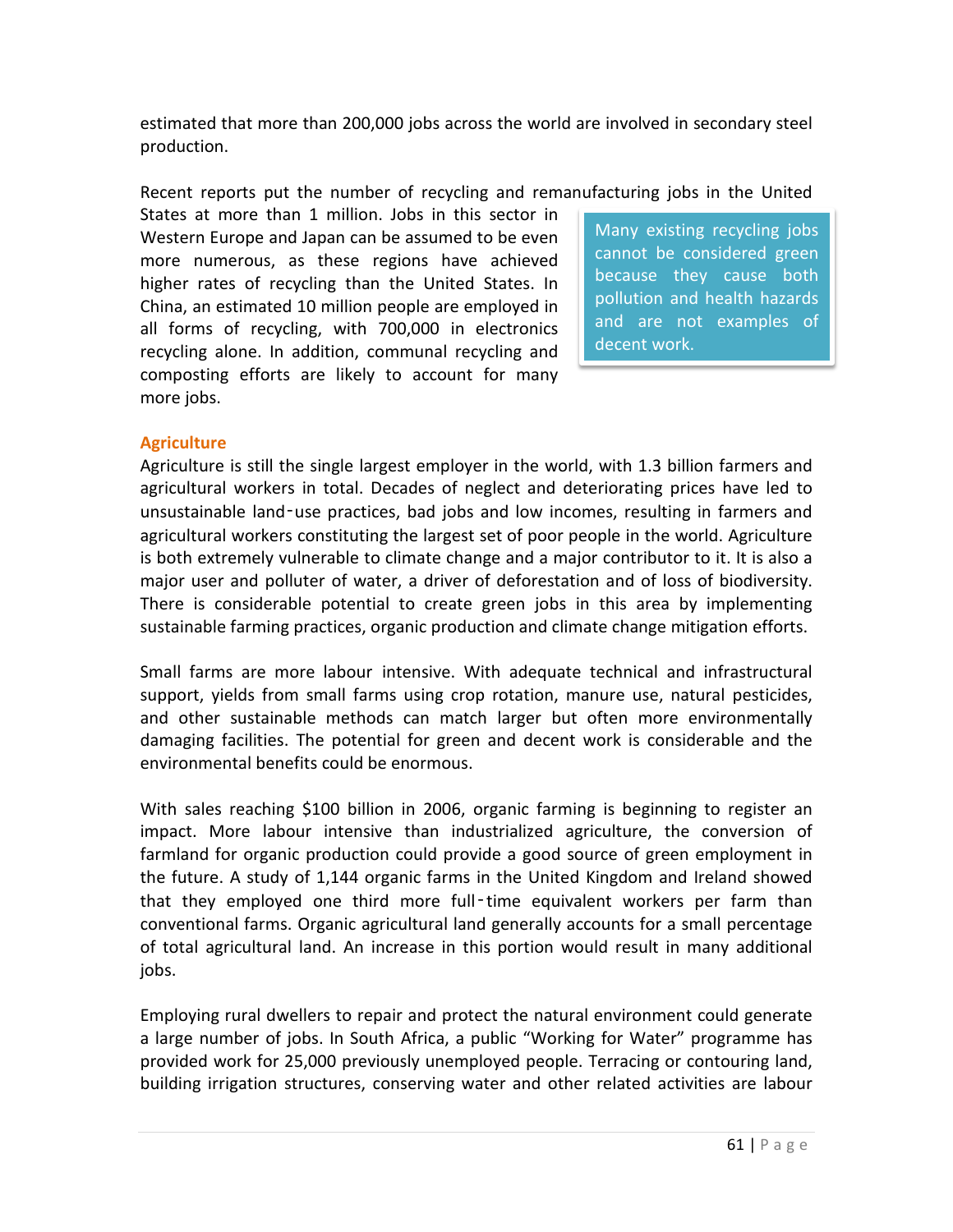intensive and will therefore provide employment, as will the rehabilitation of dams and embankments.

#### **Forests**

Forests play a major role in maintaining the world's natural life support systems. Forests serve as carbon sinks and therefore are an important part of the climate change initiatives that seek to reduce GHG emissions. Forests also are sources of renewable raw material, pools of biodiversity, regulators of water flows and other environmental services, and thus it is clear that green jobs in forests will play an increasingly important role in the future.

## **Investment in a Green Economy**

Investment in clean development and in green jobs has been growing fast in recent years, which creates employment. Global investment in clean technology expanded by 60 per cent from \$92.6 billion in 2006 to \$148.4 billion in 2007 and currently, many major companies worldwide are talking about investing in climate solutions. Increasingly, green employment creation is the consequence of conscious decisions of companies to adopt more sustainable business practices, and the recognition by venture capital firms that clean technology development offers significant business opportunities. Many of the companies driving renewable energy solutions prize employees who are skilled, take individual initiative, and are oriented toward problem solving. The majority of the pioneers consist of small and medium-sized companies, but larger, more established companies are currently joining the effort.

## **Employment Challenges in the Transition to a Green Economy**

Greening the economy will involve large-scale investment in new technologies, equipment, buildings and infrastructure, and could thus be a major stimulus for muchneeded employment. But additional employment potential can be realized only if the labour market is supported by adequate policies governing, for example, retraining of workers and development of new skills or employment services facilitating the reallocation of labour. Developing training programmes for relevant skills, including entrepreneurial skills and apprenticeships for green jobs could particularly help young people to become engaged in greening their economies.

Developing a green economy will also require a just transition for those who now hold jobs in carbon-intensive and polluting industries. For labour unions, already concerned about wages and job security in an uncertain world, this transition is a major challenge. Also, a transition towards a green economy does not automatically lead to more "decent" work. The implementation of adequate policies and strong labour market institutions will be required. These policies and institutions need to promote a just and inclusive transition. A broad social acceptance for such a transition is also necessary and this is only possible if peoples' livelihoods and working conditions are taken into account